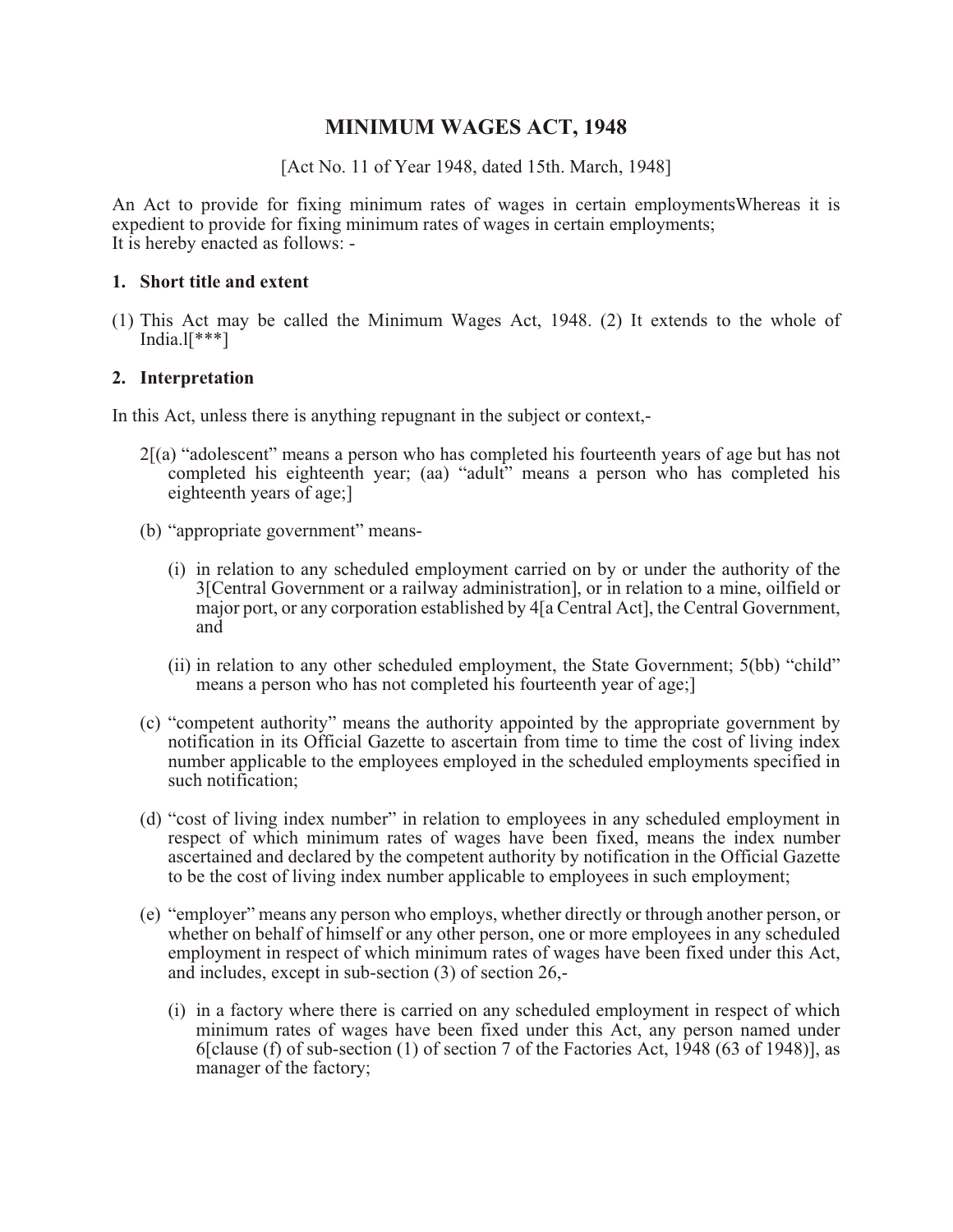- (ii) in any scheduled employment under the control of any government in India in respect of which minimum rates of wages have been fixed under this Act, the person or authority appointed by such government for the supervision and control of employees or where no person or authority is so appointed the head of the department;
- (iii) in any scheduled employment under any local authority in respect of which minimum rates of wages have been fixed under this Act, the person appointed by such authority for the supervision and control of employees or where no person is so appointed, the chief executive officer of the local authority;
- (iv) in any other case where there is carried on any scheduled employment in respect of which minimum rates of wages have been fixed under this Act, any person responsible to the owner for the supervision and control of the employees or for the payment of wages;
- (f) "prescribed" means prescribed by rules made under this Act;
- (g) "scheduled employment" means an employment specified in the Schedule, or any process or branch of work forming part of such employment;
- (h) "wages" means all remuneration, capable of being expressed in terms of money, which would, if the terms of the contract of employment, express or implied, were fulfilled, be payable to a person employed in respect of his employment or of work done in such employment 7[and includes house rent allowance], but does not include-
	- (i) the value of- (a) any house, accommodation, supply of light, water, medical attendance, or (b) any other amenity or any service excluded by general or special order of the appropriate government;
	- (ii) any contribution paid by the employer to any pension fund or provident fund or under any scheme of social insurance;
	- (iii) any travelling allowance or the value of any travelling concession;
	- (iv) any sum paid to the person employed to defray special expenses entailed on him by the nature of his employment; or
	- (v) any gratuity payable on discharge; (i) "employee" means any person who is employed for hire or reward to do any work, skilled or unskilled, manual or clerical, in a scheduled employment in respect of which minimum rates of wages have been fixed; and includes an out-worker to whom any articles or materials are given out by another person to be made up, cleaned, washed, altered, ornamented, finished, repaired, adapted or otherwise processed for sale for the purposes of the trade or business of that other person where the process is to be carried out either in the home of the out-worker or in some other premises not being premises under the control and management of that other person; and also includes an employee declared to be an employee by the appropriate government; but does not include any member of the Armed Forces of the,8[Union].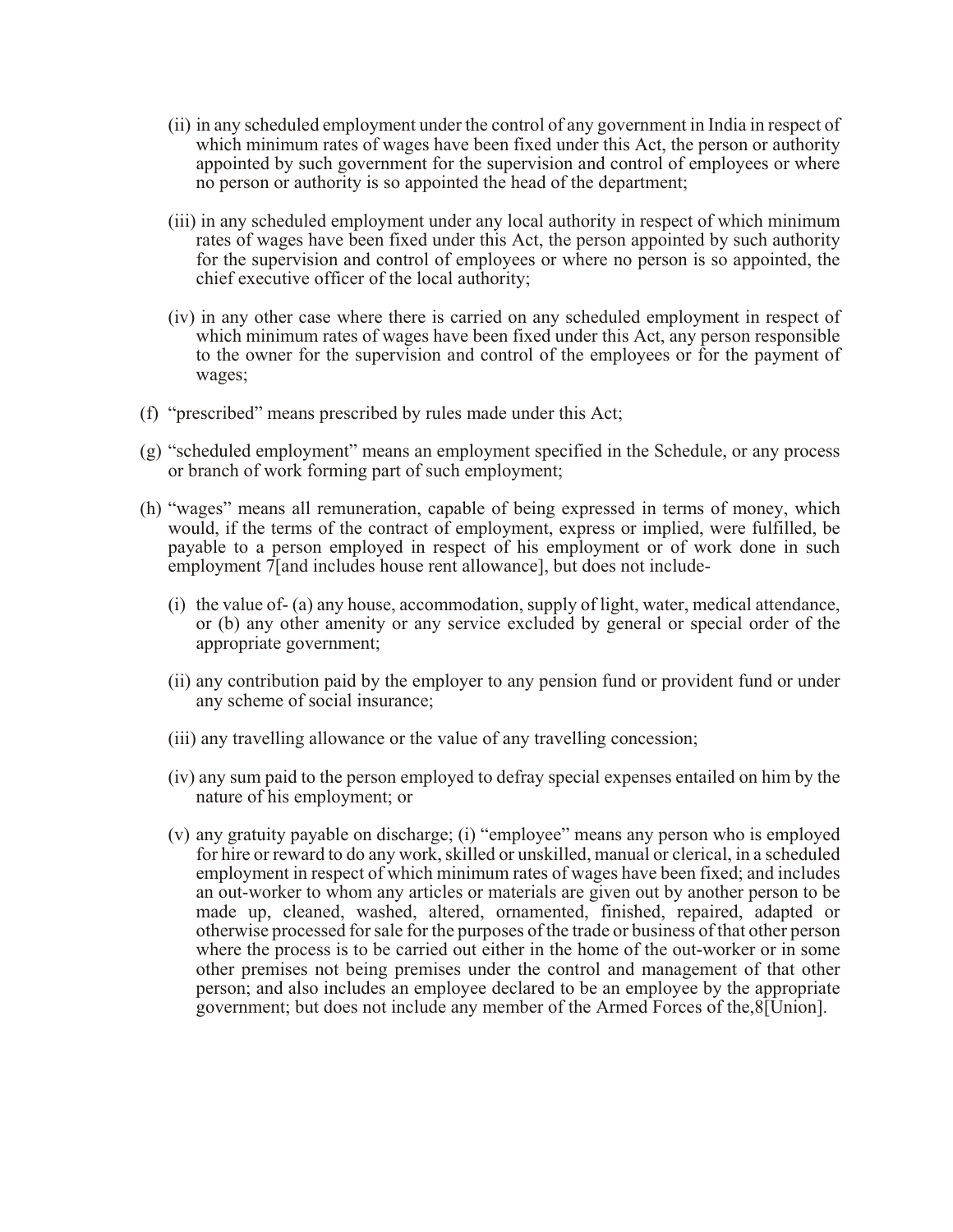### **3. Fixing of minimum rates of wages**

9[(1) The appropriate government shall, in the manner hereinafter provided,-

10[(a) fix the minimum rates of wages payable to employees employed in an employment specified in Part I or Part II of the Schedule and in an employment added to either Part by notification under section 27:

PROVIDED that the appropriate Government may, in respect of employees employed in an employment specified in Part II of the Schedule, instead of fixing minimum rates of wages under this clause for the whole State, fix such rates for a part of the State or for any specified class or classes of such employment in the whole State or part thereof;]

(b) review at such intervals as it may think fit, such intervals not exceeding five years, the minimum rates of wages so fixed and revise the minimum rates, if necessary:

7[PROVIDED that where for any reason the appropriate government has not reviewed the minimum rates of wages fixed by it in respect of any scheduled employment within any interval of five years, nothing contained in this clause shall be deemed to prevent it from reviewing the minimum rates after the expiry of the said period of five years and revising them, if necessary, and until they are so revised the minimum rates in force immediately before the expiry of the said period of five years shall continue in force.]

- (1A) Notwithstanding anything contained in sub-section (1), the appropriate government may refrain from fixing minimum rates of wages in respect of any scheduled employment in which there are in the whole State less than one thousand employees engaged in such employment, but if at any time, 11[\*\*\*] the appropriate government comes to a finding after such inquiry as it may make or cause to be made in this behalf that the number of employees in any scheduled employment in respect of which it has refrained from fixing minimum rates of wages has risen to one thousand or more, it shall fix minimum rates of wages payable to employees in such employment 12[as soon as may be after such finding.]
- (2) The appropriate government may fix-
	- (a) a minimum rate of wages for time work (hereinafter referred to as "a minimum time rate");
	- (b) a minimum rate of wages for piece work (hereinafter referred to as "a minimum piece rate";
	- (c) a minimum rate of remuneration to apply in the case of employees employed on piece work for the purpose of securing to such employees a minimum rate of wages on a time work basis (hereinafter referred to as "a guaranteed time rate");
	- (d) a minimum rate (whether a time rate or a piece rate) to apply in substitution for the minimum rate which would otherwise be applicable, in respect of overtime work done by employees (hereinafter referred to as "overtime rate").
- 13[(2A) Where in respect of an industrial dispute relating to the rates of wages payable to any of the employees employed in a scheduled employment, any proceeding is pending before a Tribunal or National Tribunal under the Industrial Disputes Act, 1947 (14 of 1947) or before any like authority under any other law for the time being in force, or an award made by any Tribunal, National Tribunal or such authority is in operation, and a notification fixing or revising the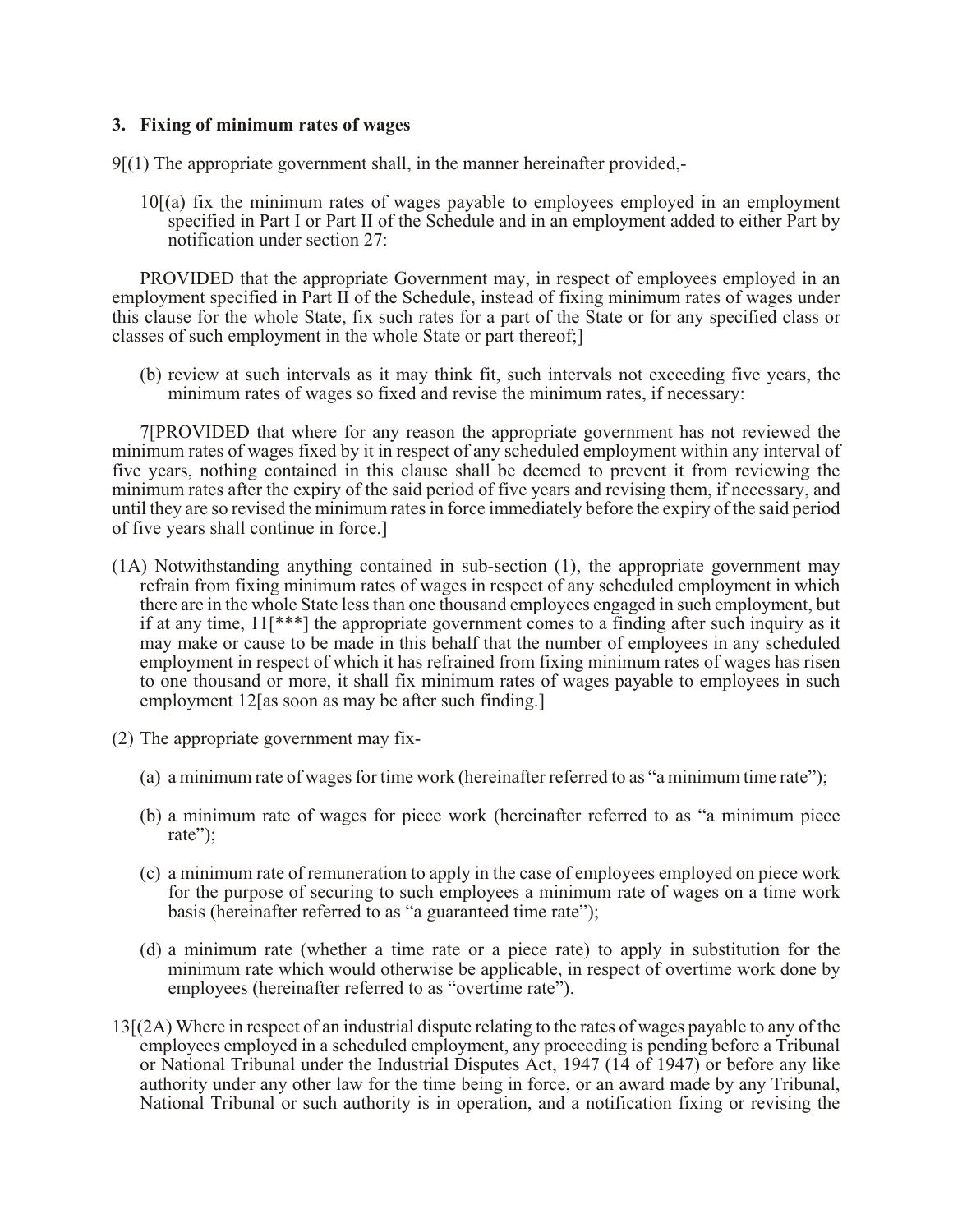minimum rates of wages in respect of the scheduled employment is issued during the pendency of such proceeding or the operation of the award, then, notwithstanding anything contained in this Act, the minimum rates of wages so fixed or so revised shall not apply to those employees during the period in which the proceeding is pending and the award made therein is in operation or, as the case may be, where the notification is issued during the period of operation of an award, during that period; and where such proceeding or award relates to the rates of wages payable to all the employees in the scheduled employment, no minimum rates of wages shall be fixed or revised in respect of that employment during the said period.]

- (3) In fixing or revising minimum rates of wages under this section,-
	- (a) different minimum rates of wages may be fixed for-
		- (i) different scheduled employments;
		- (ii) different classes of work in the same scheduled employment;
		- (iii) adults, adolescents, children and apprentices;
		- (iv) different localities;
	- 14[(b) minimum rates of wages may be fixed by any one or more of the following wage periods, namely:
		- (i) by the hour,
		- (ii) by the day,
		- (iii) by the month, or
		- (iv) by such other larger wage-period as may be prescribed;

and where such rates are fixed by the day or by the month, the manner of calculating wages for a month or for a day, as the case may be, may be indicated:

PROVIDED that where any wage-periods have been fixed under section 4 of the Payment of Wages Act, 1936 (4 of 1936), minimum wages shall be fixed in accordance therewith.

#### **4. Minimum rate of wages**

- (1) Any minimum rate of wages fixed or revised by the appropriate government in respect of scheduled employments under section 3 may consist of-
	- (i) a basic rate of wages and a special allowance at a rate to be adjusted, at such intervals and in such manner as the appropriate government may direct, to accord as nearly as practicable with the variation in the cost of living index number applicable to such workers (hereinafter referred to as the "cost of living allowance"); or
	- (ii) a basic rate of wages with or without the cost of living allowance, and the cash value of the concessions in respect of supplies of essential commodities at concessional rates, where so authorised; or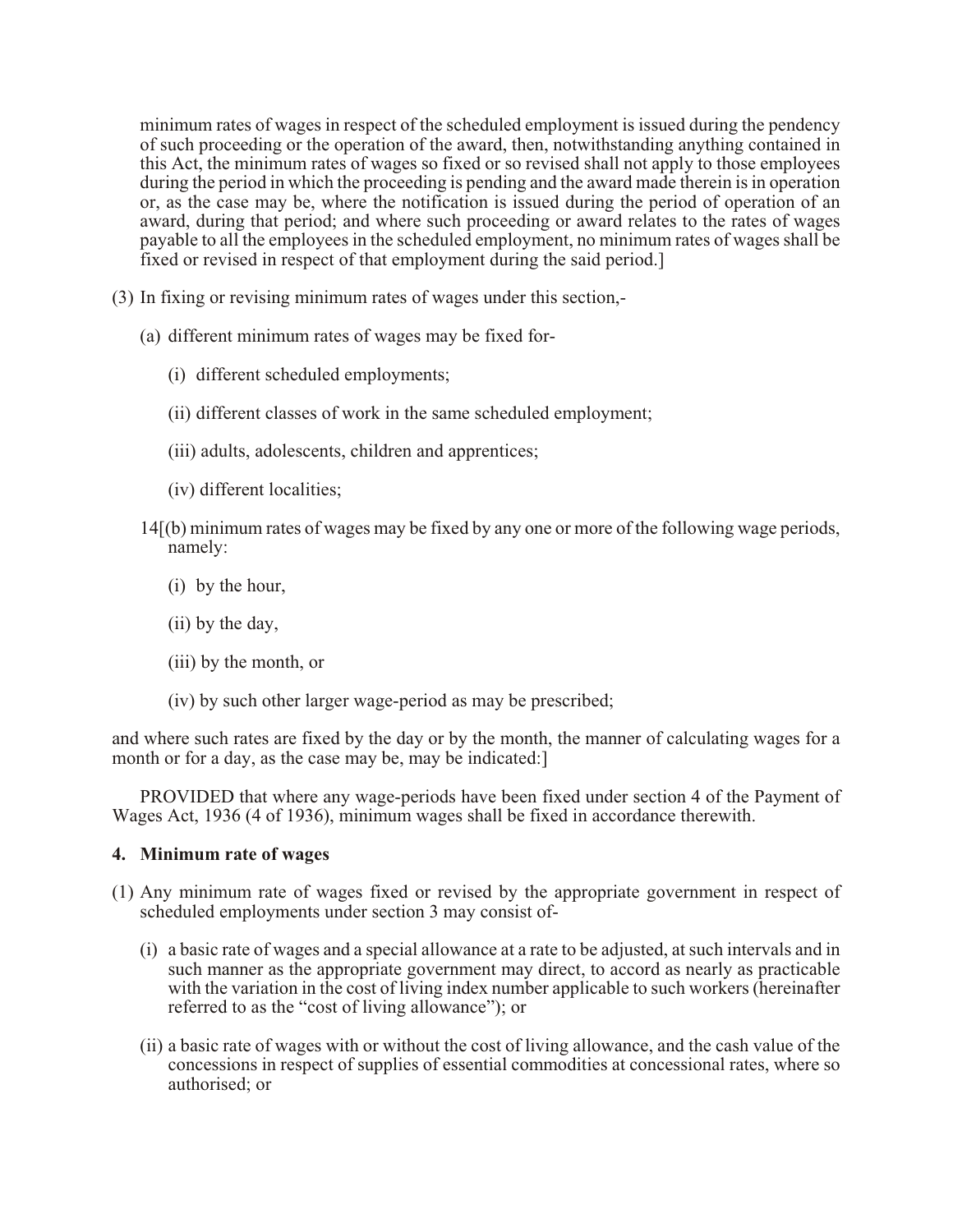- (iii) an all-inclusive rate allowing for the basic rate, the cost of living allowance and the cash value of the concessions, if any.
- (2) The cost of living allowance and the cash value of the concessions in respect of supplies of essential commodities at concessional rate shall be computed by the competent authority at such intervals and in accordance with such directions as may be specified or given by the appropriate government.

### **14[5. Procedure for fixing and revising minimum wages**

- (1) In fixing minimum rates of wages in respect of any scheduled employment for the first time under this Act or in revising minimum rates of wages so fixed, the appropriate government shall either-
	- (a) appoint as many committees and sub-committees as it considers necessary to hold enquiries and advise it in respect of such fixation or revision, as the case may be, or
	- (b) by notification in the Official Gazette, publish its proposals for the information of persons likely to be affected thereby and specify a date, not less than two months from the date of the notification, on which the proposals will be taken into consideration.
- (2) After considering the advice of the committee or committees appointed under clause (a) of sub-section (1), or as the case may be, all representations received by it before the date specified in the notification under clause (b) of that sub-section, the appropriate government shall, by notification in the Official Gazette fix, or, as the case may be, revise the minimum rates of wages in respect of each scheduled employment, and unless such notification otherwise provides, it shall come into force on the expiry of three months from the date of its issue:

PROVIDED that where the appropriate government proposes to revise the minimum rates of wages by the mode specified in clause (b) of sub-section  $(1)$ , the appropriate government shall consult the Advisory Board also.]

#### **6. Advisory committees and sub-committees**

[Repealed by the Minimum Wages (Amendment) Act, 1957 (30 of 1957)]

### **7. Advisory Board**

For the purpose of co-ordinating work of 15[committees and sub-committees appointed under section 5] and advising the appropriate government generally in the matter of fixing and revising minimum rates of wages, the appropriate government shall appoint an Advisory Board.

### **8. Central Advisory Board**

(1) For the purpose of advising the Central and State Governments in the matters of the fixation and revision of minimum rates of wages and other matters under this Act and for co-ordinating the work of the Advisory Boards, the Central Government shall appoint a Central Advisory Board.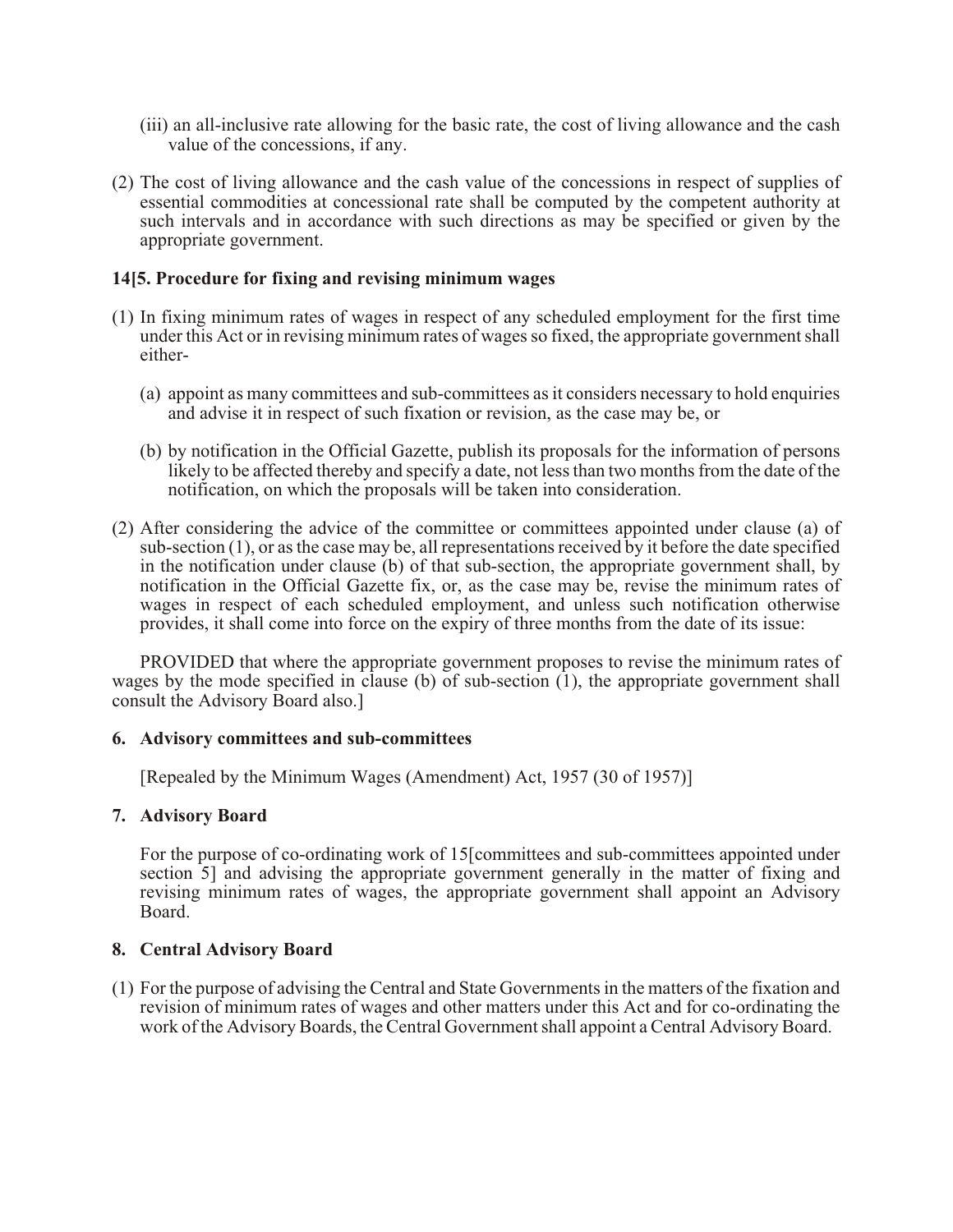(2) The Central Advisory Board shall consist of persons to be nominated by the Central Government representing employers and employees in the scheduled employments, who shall be equal in number, and independent persons not exceeding one-third of its total number of members; one of such independent persons shall be appointed the Chairman of the Board by the Central Government.

### **9. Composition of committees, etc.**

Each of the committees, sub-committees 16[\*\*\*] and the Advisory Board shall consist of persons to be nominated by the appropriate government representing employers and employees in the scheduled employments, who shall be equal in number, and independent persons not exceeding one-third of its total number of members; one of such independent persons shall be appointed the Chairman by the appropriate government.

# **14[10. Correction of errors**

- (1) The appropriate government may, at any time, by notification in the Official Gazette, correct clerical or arithmetical mistakes in any order fixing or revising minimum rates of wages under this Act, or errors arising therein from any accidental slip or omission.
- (2) Every such notification shall, as soon as may be after it is issued, be placed before the Advisory Board for information,]

# **11. Wages in kind**

- (1) Minimum wages payable under this Act shall be paid in cash.
- (2) Where it has been the custom to pay wages wholly or partly in kind, the appropriate government being of the opinion that it is necessary in the circumstances of the case may, by notification in the Official Gazette, authorise the payment of minimum wages either wholly or partly in kind.
- (3) If appropriate government is of the opinion that provision should be made for the supply of essential commodities at concessional rates, the appropriate government may, by notification in the Official Gazette, authorise the provision of such supplies at concessional rates.
- (4) The cash value of wages in kind and of concessions in respect of supplies of essential commodities at concessional rates authorised under sub-sections (2) and (3) shall be estimated in the prescribed manner.

### **12. Payment of minimum rates of wages**

- (1) Where in respect of any scheduled employment a notification under section 5 17[\*\*\*] is in force, the employer shall pay to every employee engaged in a scheduled employment under him wages at a rate not less than the minimum rate of wages fixed by such notification for that class of employees in that employment without any deductions except as may be authorised within such time and subject to such conditions as may be prescribed.
- (2) Nothing contained in this section shall affect the provisions of the Payment of Wages Act, 1936  $(4 \text{ of } 1936).$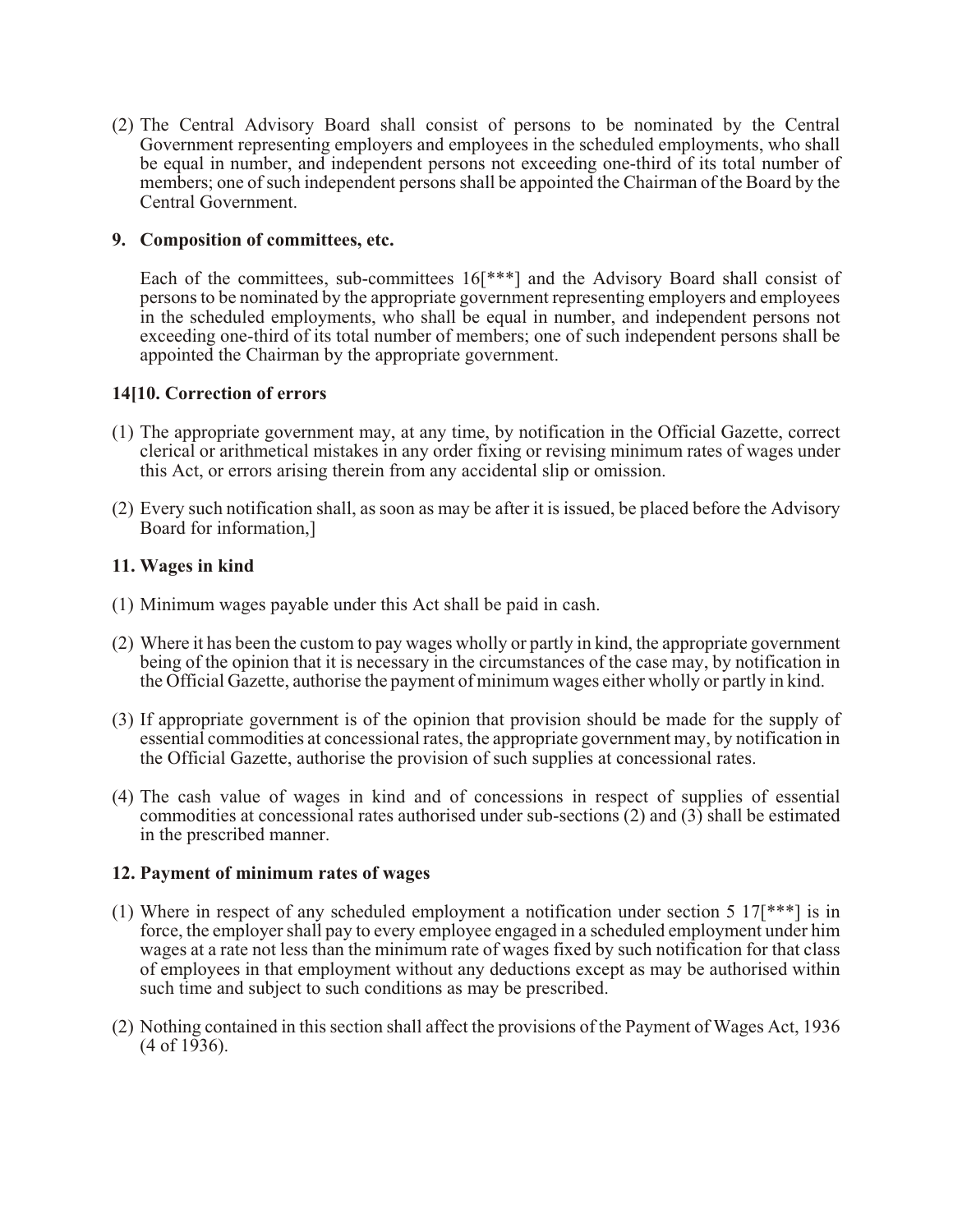### **13. Fixing hours for a normal working day, etc.**

- 18[(1) In regard to any scheduled employment minimum rates of wages in respect of which have been fixed under this Act, the appropriate government may-
	- (a) fix the number of hours of work which shall constitute a normal working day, inclusive of one or more specified intervals;
	- (b) provide for a day of rest in every period of seven days which shall be allowed to all employees or to any specified class of employees and for the payment of remuneration in respect of such days of rest;
	- (c) provide for payment for work on a day of rest at a rate not less than the overtime rate.]
- 19[(2) The provisions of sub-section (1) shall, in relation to the following classes of employees, apply only to such extent and subject to such conditions as may be prescribed:-
	- (a) employees engaged on urgent work, or in any emergency which could not have been foreseen or prevented;
	- (b) employees engaged in work in the nature of preparatory or complementary work which must necessarily be carried on outside the limits laid down for the general working in the employment concerned;
	- (c) employees whose employment is essentially intermittent;
	- (d) employees engaged in any work which for technical reasons has to be completed before the duty is over;
	- (e) employees engaged in a work which could not be carried on except at times dependent on the irregular action of natural forces.
- (3) For the purposes of clause (c) of sub-section (2), employment of an employee is essentially intermittent when it is declared to be so by the appropriate government on the ground that the daily hours of duty of the employee, or if there be no daily hours of duty as such for the employee, the hours of duty, normally include periods of inaction during which the employee may be on duty but is not called upon to display either physical activity or sustained attention.]

#### **14. Overtime**

- (1) Where an employee, whose minimum rate of wages is fixed under this Act by the hour, by the day or by such a longer wage-period as may be prescribed, works on any day in excess of the number of hours constituting a normal working day, the employer shall pay him for every hour or for part of an hour so worked in excess at the overtime rate fixed under this Act or under any law of the appropriate government for the time being in force, whichever is higher.
- (2) Nothing in this Act shall prejudice the operation of the provisions of 20[section 59 of the Factories Act, 1948 (63 of 1948)] in any case where those provisions are applicable.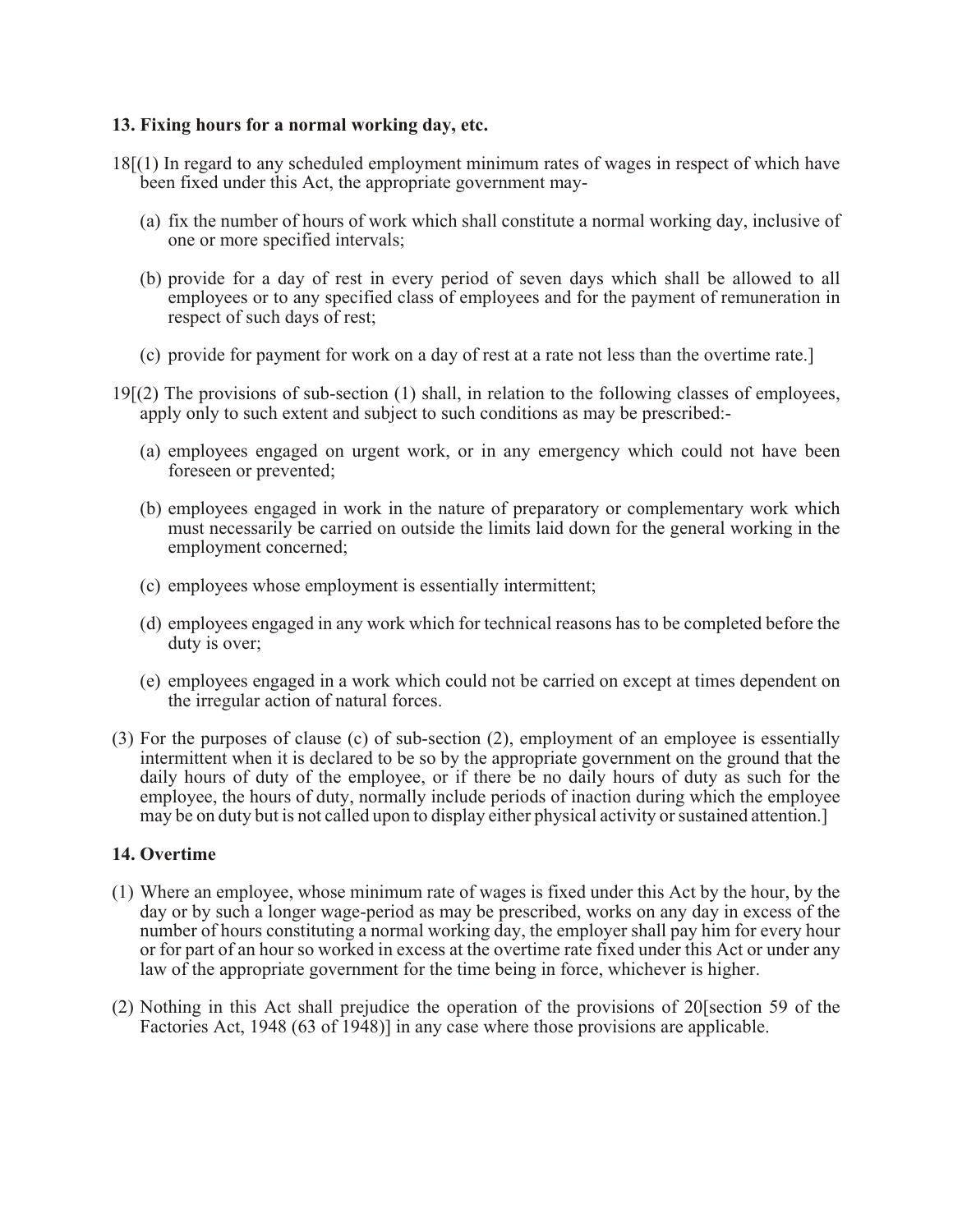### **15. Wages of worker who works for less than normal working day**

If an employee whose minimum rate of wages has been fixed under this Act by the day works on any day on which he was employed for a period less than the requisite number of hours constituting a normal working day, he shall, save as otherwise hereinafter provided, be entitled to receive wages in respect of work done by him on that day as if he had worked for a full normal working day:

PROVIDED, however, that he shall not be entitled to receive wages for a full normal working day-

- (i) in any case where his failure to work is caused by his unwillingness to work and not by the omission of the employer to provide him with work, and
- (ii) in such other cases and circumstances as may be prescribed.

### **16. Wages for two or more classes of work**

Where an employee does two or more classes of work to each of which a different minimum rate of wages is applicable, the employer shall pay to such employee in respect of the time respectively occupied in each such class of work, wages at not less than the minimum rate in force in respect of each such class.

#### **17. Minimum time rate Wages for piece work**

Where an employee is employed on piece work for which minimum time rate and not a minimum piece rate has been fixed under this Act, the employer shall pay to such employee wages at not less than the minimum time rate.

#### **18. Maintenance of registers and records**

- (1) Every employer shall maintain such registers and records giving such particulars of employees employed by him, the work performed by them, the wages paid to them, the receipts given by them and such other particulars and in such form as may be prescribed.
- (2) Every employer shall keep exhibited, in such manner as may be prescribed, in the factory, workshop or place where the employees in the scheduled employment may be employed, or in the case of out-workers, in such factory, workshop or place as may be used for giving out work to them, notices in the prescribed form containing prescribed particulars.
- (3) The appropriate government may, by rules made under this Act, provide for the issue of wage books or wage slips to employees employed in any scheduled employment in respect of which minimum rates of wages have been fixed and prescribed in the manner in which entries shall be made and authenticated in such wage books or wage slips by the employer or his agent.

### **19. Inspectors**

(1) The appropriate government may, by notification in the Official Gazette, appoint such persons as it thinks fit to be Inspectors for the purposes of this Act and define the local limits within which they shall exercise their functions.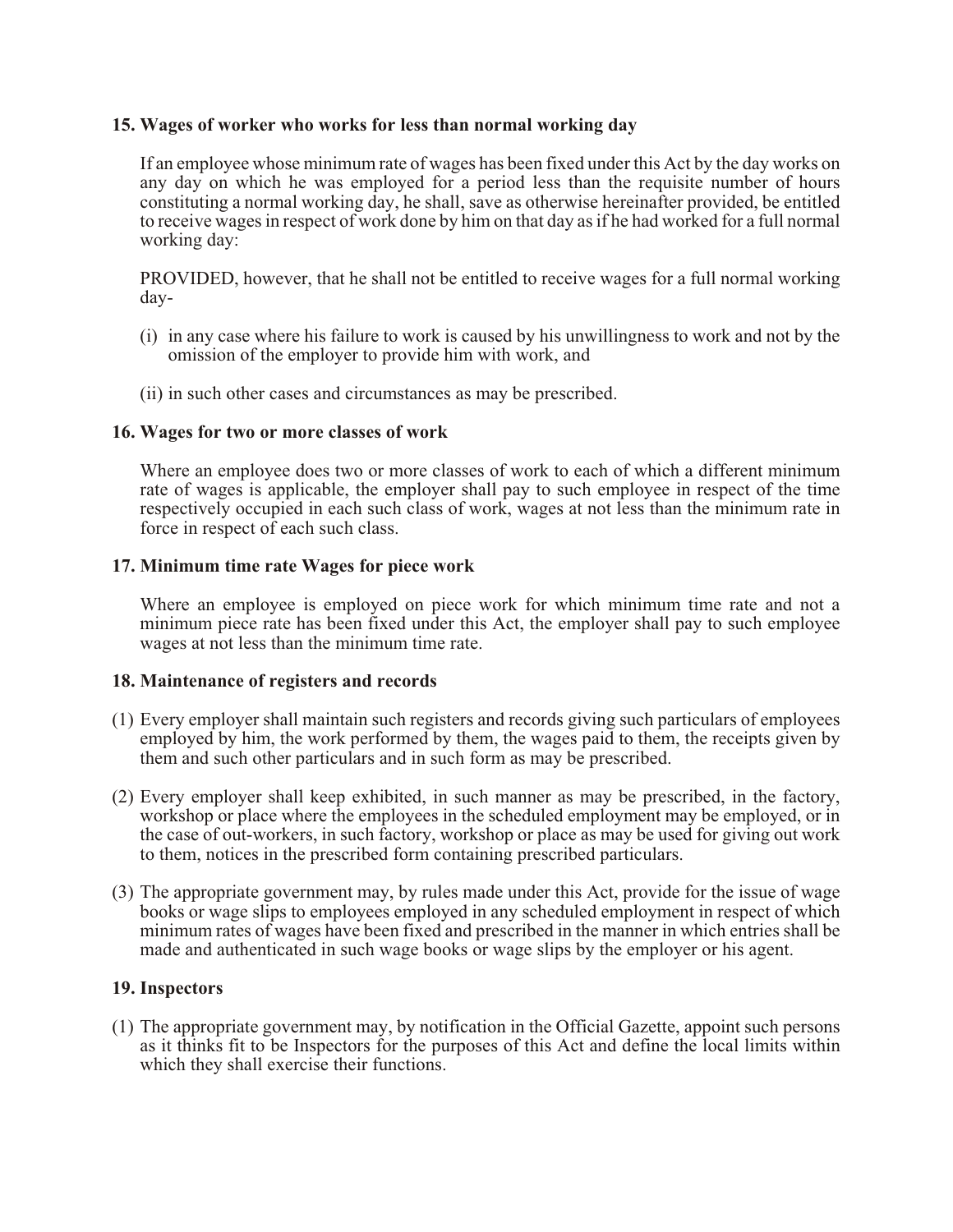- (2) Subject to any rules made in this behalf, an Inspector may, within the local limits for which he is appointed-
	- (a) enter, at all reasonable hours, with such assistants (if any), being persons in the service of the government or any local or other public authority, as he thinks fit, any premises or place where employees are employed or work is given out to out-workers in any scheduled employment in respect of which minimum rates of wages have been fixed under this Act for the purpose of examining any register, record of wages or notices required to be kept or exhibited by or under this Act or rules made thereunder, and require the production thereof for inspection;
	- (b) examine any person whom he finds in any such premises or place and who, he has reasonable cause to believe, is an employee employed therein or an employee to whom work is given out therein;
	- (c) require any person giving out-work and any out-workers, to give any information, which is in his power to give, with respect to the names and addresses of the persons to, for and from whom the work is given out or received, and with respect to the payments to be made for the work;
	- 14[(d) seize or take copies of such register, record or wages or notices or portions thereof as he may consider relevant in respect of an offence under this Act which he has reason to believe has been committed by an employer]; and
	- (e) exercise such other powers as may be prescribed.
- (3) Every Inspector shall be deemed to be a public servant within the meaning of the Indian Penal Code (45 of 1860).
- 7[(4) Any person required to produce any document or thing or to give any information by an Inspector under sub-section (2) shall be deemed to be legally bound to do so within the meaning of section 175 and section 176 of the Indian Penal Code (45 of 1860).]

### **20. Claim**

- (1) The appropriate government may, by notification in the Official Gazette, appoint 21[any Commissioner for Workmen's Compensation or any officer of the Central Government exercising functions as a Labour Commissioner for any region, or any officer of the State Government not below the rank of Labour Commissioner or any] other officer with experience as a judge of a civil court or as a Stipendiary Magistrate to be the authority to hear and decide for any specified area all claims arising out of payment of less than the minimum rates of wages 7[or in respect of the payment of remuneration for days of rest or for work done on such days under clause (b) or clause (c) of sub-section (1) of section 13 or of wages at the overtime rate under section 14], to employees employed or paid in that area.
- (2) 14[Where an employee has any claim of the nature referred to in sub-section (1)], the employee himself, or any legal practitioner or any official of a registered trade union authorised in writing to act on his behalf, or any Inspector, or any person acting with the permission of the authority appointed under sub-section (1) may apply to such authority for a direction under sub-section (3):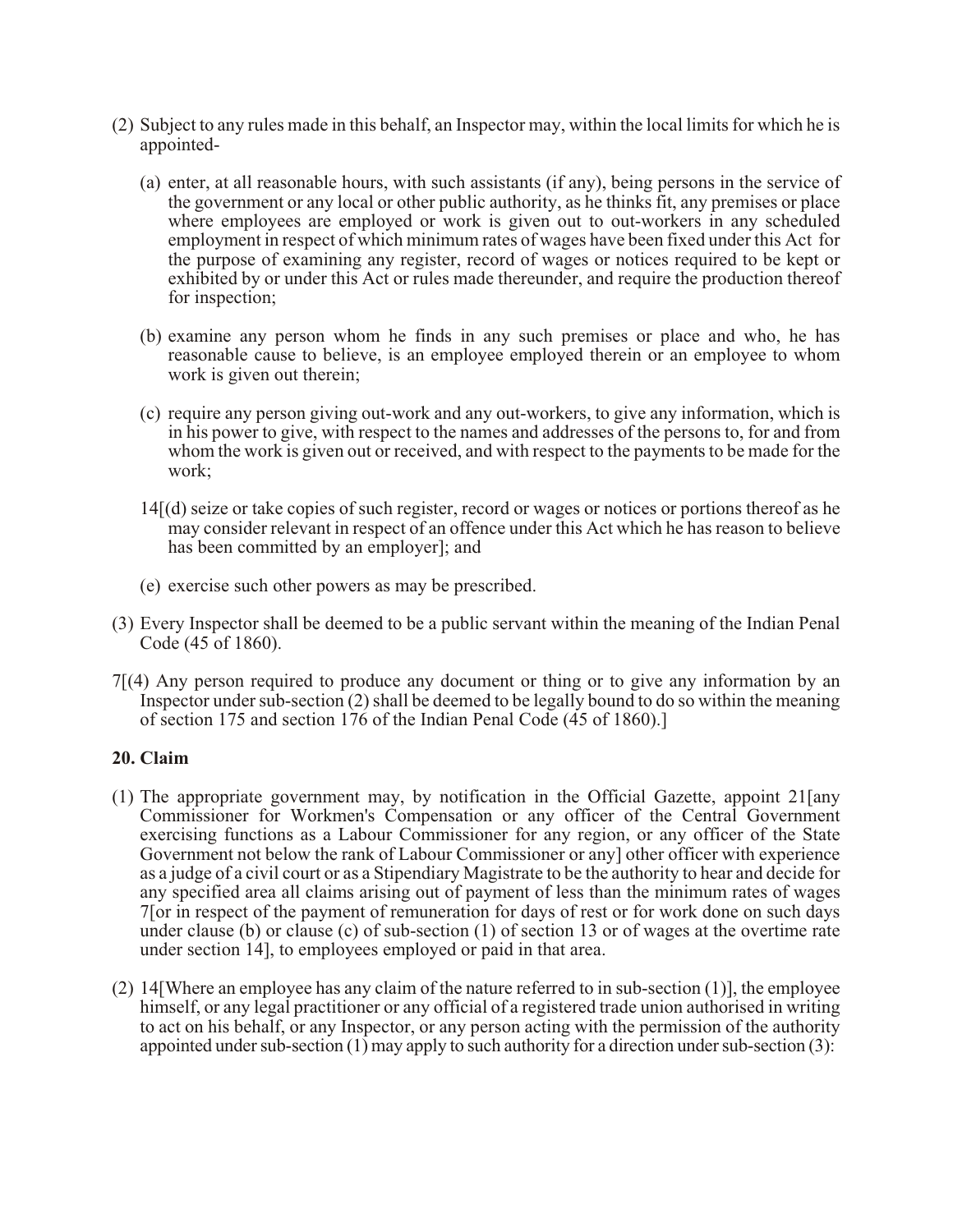PROVIDED that every such application shall be presented within six months from the date on which the minimum wages 7 [or other amount] became payable:

PROVIDED FURTHER that any application may be admitted after the said period of six months when the applicant satisfies the authority that he had sufficient cause for not making the application within such period.

- 14[(3) When any application under sub-section (2) is entertained, the authority shall hear the applicant and the employer, or give them an opportunity of being heard, and after such further inquiry, if any, as it may consider necessary, may, without prejudice to any other penalty to which the employer may be liable under this Act, direct-
	- (i) in the case of a claim arising out of payment of less than the minimum rates of wages, the payment to the employee of the amount by which the minimum wages payable to him exceed the amount actually paid, together with the payment of such compensation as the authority may think fit, not exceeding ten times the amount of such excess;
	- (ii) in any other case, the payment of the amount due to the employee, together with the payment of such compensation as the authority may think fit, not exceeding ten rupees;

and the authority may direct payment of such compensation in cases where the excess or the amount due is paid by the employer to the employee before the disposal of the application.]

- (4) If the authority hearing any application under this section is satisfied that it was either malicious or vexatious, it may direct that a penalty not exceeding fifty rupees be paid to the employer by the person presenting the application.
- (5) Any amount directed to be paid under this section may be recovered-
	- (a) if the authority is a Magistrate, by the authority as if it were a fine imposed by the authority as a Magistrate, or
	- (b) if the authority is not a Magistrate, by any Magistrate to whom the authority makes application in this behalf, as if it were a fine imposed by such Magistrate.
- (6) Every direction of the authority under this section shall be final.
- (7) Every authority appointed under sub-section (1) shall have all the powers of a civil court under the Code of Civil Procedure, 1908 (5 of 1908), for the purpose of taking evidence and of enforcing the attendance of witnesses and compelling the production of documents, and every such authority shall be deemed to be a civil court for all the purposes of section 195 and Chapter XXXV of the Code of Criminal Procedure, 1898 (5 of 1898).

### **21. Single application in respect of a number of employees**

(1) 22[Subject to such rules as may be prescribed, a single application] may be presented under section 20 on behalf or in respect of any number of employees employed in the scheduled employment in respect of which minimum rates of wages have been fixed and in such cases the maximum compensation which may be awarded under sub-section (3) of section 20 shall not exceed ten times the aggregate amount of such excess 7[or ten rupees per head, as the case may be].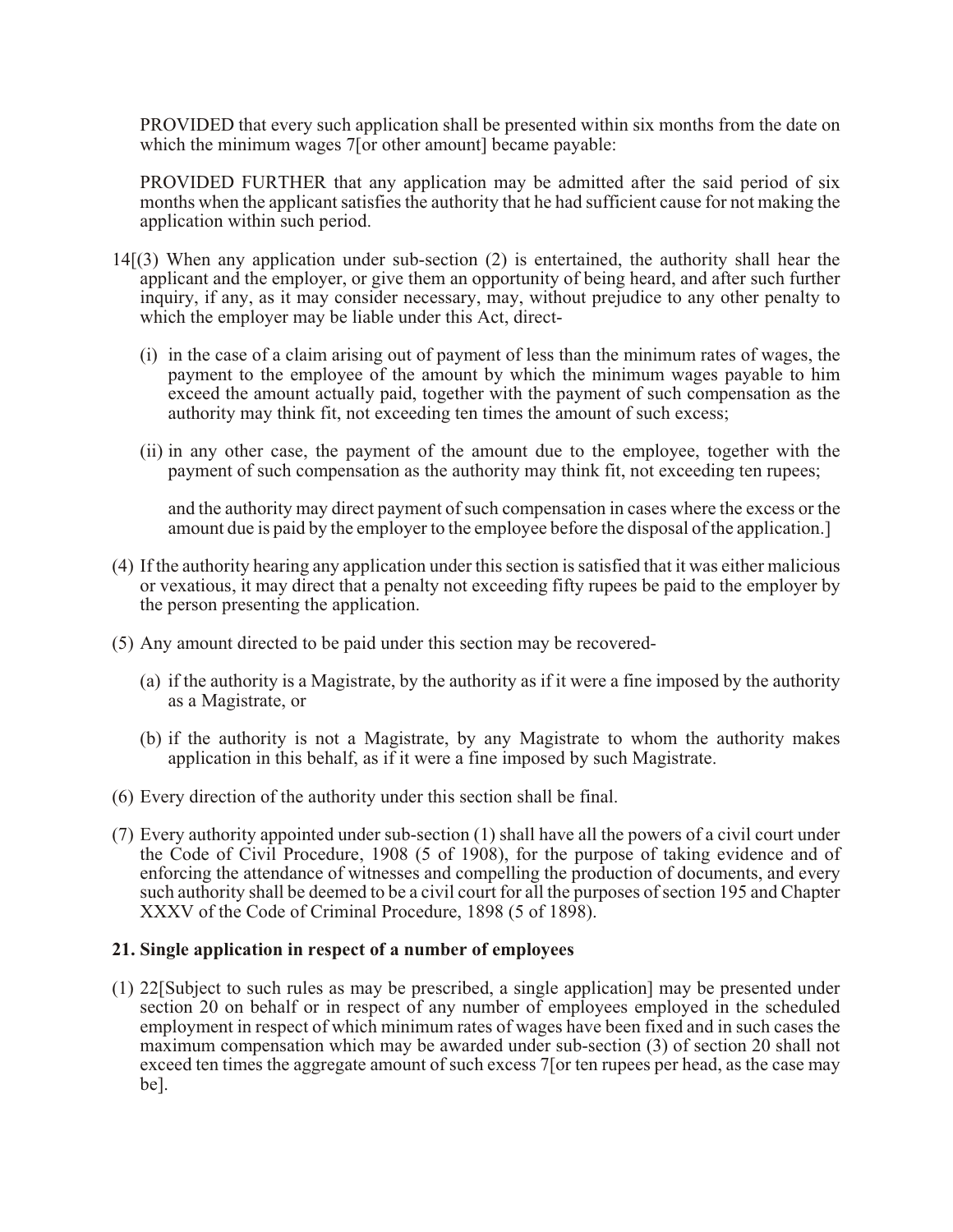(2) The authority may deal with any number of separate pending applications presented, under section 20 in respect of employees in the scheduled employments in respect of which minimum rates of wages have been fixed, as a single application presented under sub-section (1) of this section and the provisions of that sub-section shall apply accordingly.

### **14[22. Penalties for certain offences**

Any employer who

- (a) pays to any employee less than the minimum rates of wages fixed for that employee's class of work, or less than the amount due to him under the provisions of this Act, or
- (b) contravenes any rule or order made under section 13;

shall be punishable with imprisonment for a term which may extend to six months, or with fine which may extend to five hundred rupees, or with both:

PROVIDED that in imposing any fine for an offence under this section, the court shall take into consideration the amount of any compensation already awarded against the accused in any proceedings taken under section 20.

### **22A. General provision for punishment of other offences**

Any employer who contravenes any provision of this Act or of any rule or order made thereunder shall, if no other penalty is provided for such contravention by this Act be punishable with fine which may extend to five hundred rupees.

#### **22B. Cognizance of offences**

- (1) No court shall take cognizance of a complaint against any person for an offence-
	- (a) under clause (a) of section 22 unless an application in respect of the facts constituting such offence has been presented under section 20 and has been granted wholly or in part, and the appropriate government or an officer authorised by it in this behalf has sanctioned the making of the complaint;
	- (b) under clause (b) of section 22 or under section 22A, except on a complaint made by, or with the section of, an Inspector.
- (2) No court shall take cognizance of an offence-
	- (a) under clause (a) or clause (b) of section 22, unless complaint thereof is made within one month of the grant of sanction under this section;
	- (b) under section 22A, unless complaint thereof is made within six months of the date on which the offence is alleged to have been committed.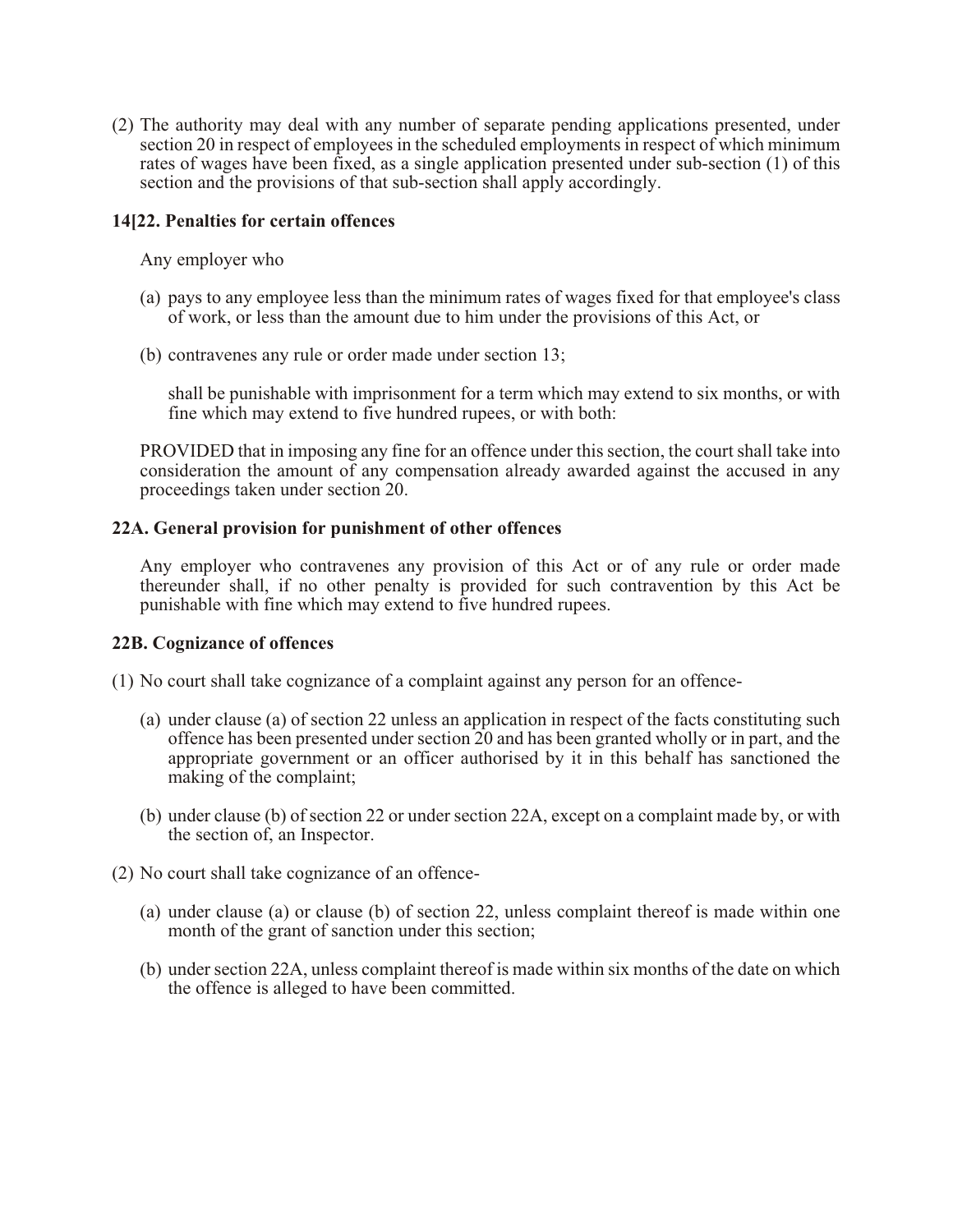### **22C. Offences by companies**

(1) If the person committing any offence under this Act is a company, every person who at the time the offence was committed, was in charge of, and was responsible to, the company for the conduct of the business of the company as well as the company shall be deemed to be guilty of the offence and shall be liable to be proceeded against and punished accordingly:

PROVIDED that nothing contained in this sub-section shall render any such person liable to any punishment provided in this Act if he proves that the offence was committed without his knowledge or that he exercised all due diligence to prevent the commission of such offence.

(2) Notwithstanding anything contained in sub-section (1), where any offence under this Act has been committed by a company and it is proved that the offence has been committed with the consent or connivance of, or is attributable to any neglect on the part of, any director, manager, secretary, or other officer of the company, such director, manager, secretary or other officer of the company shall also be deemed to be guilty of that offence and shall be liable to be proceeded against and punished accordingly.

Explanation : For the purposes of this section-

- (a) "company" means any body corporate and includes a firm or other association of individuals, and
- (b) "director" in relation to a firm means a partner in the firm.

### **22D. Payment of undisbursed amounts due to employees**

All amounts payable by an employer to an employee as the amount of minimum wages of the employee under this Act or otherwise due to the employee under this Act or any rule or order made thereunder shall, if such amounts could not or cannot be paid to the employee on account of his death before payment or on account of his whereabouts not being known, be deposited with the prescribed authority who shall deal with the money so deposited in such manner as may be prescribed.

### **22E. Protection against attachment of assets of employer with government**

Any amount deposited with the appropriate government by an employer to secure the due performance of a contract with that government and any other amount due to such employer from that government in respect of such contract shall not be liable to attachment under any decree or order of any court in respect of any debt or liability incurred by the employer other than any debt or liability incurred by the employer towards any employee employed in connection with the contract aforesaid.

### **22F. Application of Payment of Wages Act, 1936 to scheduled employments**

(1) Notwithstanding anything contained in the Payment of Wages Act, 1936 (4 of 1936), the appropriate government may, by notification in the Official Gazette, direct that, subject to the provisions of sub-section (2), all or any of the provisions of the said Act shall, with such modifications, if any, as may be specified in the notification, apply to wages payable to employees in such scheduled employments as may be specified in the notification.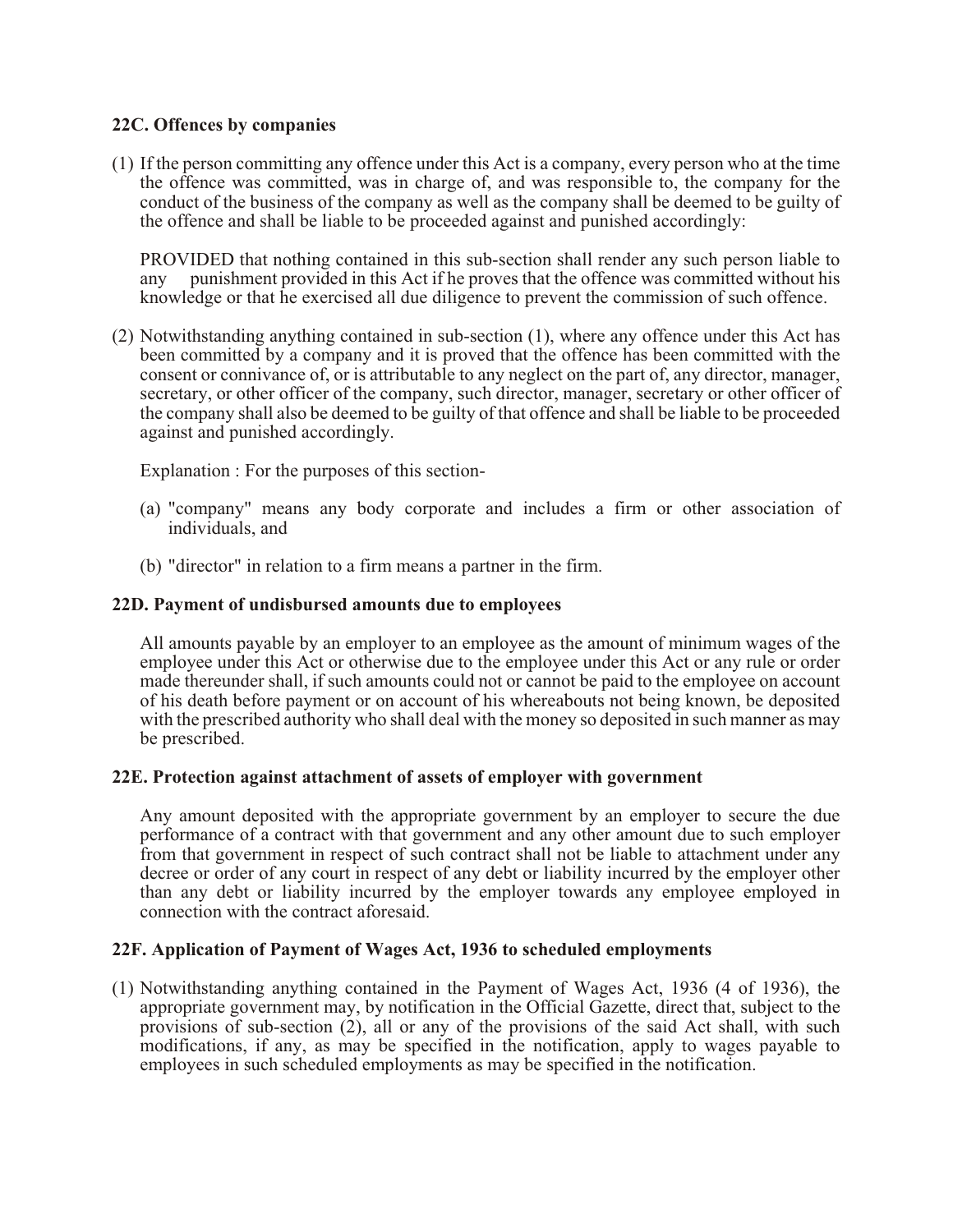(2) Where all or any of the provisions of the said Act are applied to wages payable to employees in any scheduled employment under sub-section (1), the Inspector appointed under this Act shall be deemed to be the Inspector for the purpose of enforcement of the provisions so applied within the local limits of his jurisdiction.]

### **23. Exemption of employer from liability in certain cases**

Where an employer is charged with an offence against this Act, he shall be entitled, upon complaint duly made by him, to have any other person whom he charges as the actual offender, brought before the court at the time appointed for hearing the charge; and if, after the commission of the offence has been proved the employer proves to the satisfaction of the court-

- (a) that he has used due diligence to enforce the execution of this Act, and
- (b) that the said other person committed the offence in question without his knowledge, consent or connivance, that other person shall be convicted of the offence and shall be liable to the like punishment as if he were the employer and the employer shall be discharged:

PROVIDED that in seeking to prove, as aforesaid, the employer may be examined on oath, and the evidence of the employer or his witness, if any, shall be subject to cross-examination by or on behalf of the person whom the employer charges as the actual offender and by the prosecution.

### **24. Bar of suits**

No court shall entertain any suit for the recovery of wages in so far as the sum so claimed-

- (a) forms the subject of an application under section 20 which has been presented by or on behalf of the plaintiff, or
- (b) has formed the subject of a direction under that section in favour of the plaintiff, or
- (c) has been adjudged in any proceeding under that section not to be due to the plaintiff, or
- (d) could have been recovered by an application under that section.

#### **25. Contracting out**

Any contract or agreement, whether made before or after the commencement of this Act, whereby an employee either relinquishes or reduces his right to a minimum rate of wages or any privilege or concession accruing to him under this Act shall be null and void in so far as it purports to reduce the minimum rate of wages fixed under this Act.

#### **26. Exemptions and exceptions**

(1) The appropriate government may, subject to such conditions, if any as it may think fit to impose, direct that the provisions of this Act shall not apply in relation to the wages payable to disabled employees.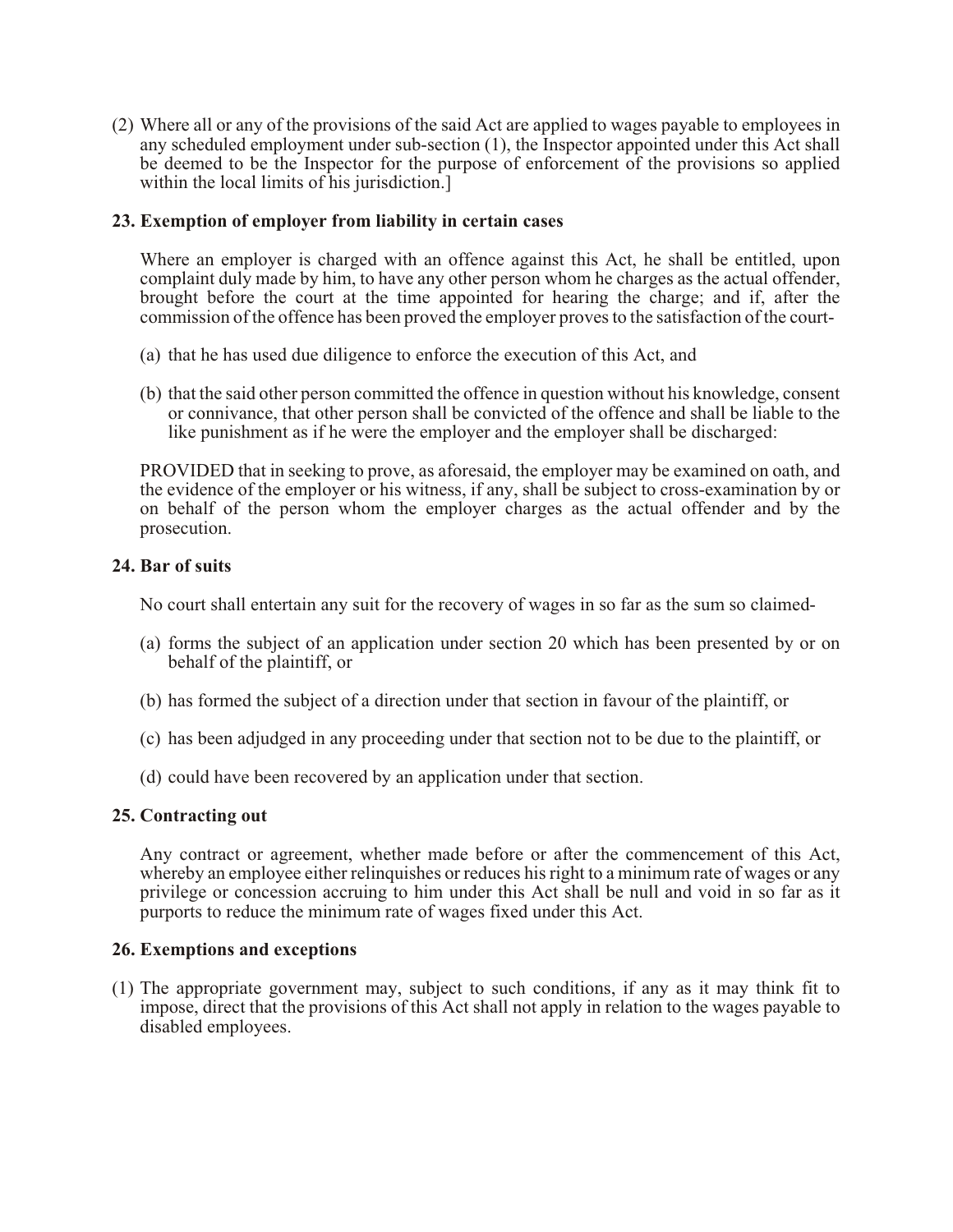- (2) The appropriate government, if for special reasons it think so fit, by notification in the Official Gazette, direct that 7[subject to such conditions and] for such period as it may specify the provisions of this Act or any of them shall not apply to all or any class of employees employed in any scheduled employment or to any locality where there is carried on a scheduled employment.
- 23[(2A) The appropriate government may, if it is of opinion that having regard to the terms and conditions of service applicable to any class of employees in a scheduled employment generally or in a scheduled employment in a local area, 7[or to any establishment or a part of any establishment in a scheduled employment], it is not necessary to fix minimum wages in respect of such employees of that class 7[or in respect of employees in such establishment or such part of any establishment] as are in receipt of wages exceeding such limit as may be prescribed in this behalf, direct, by notification in the Official Gazette,and subject to such conditions, if any as it may think fit to impose, that the provisions of this Act or any of them shall not apply in relation to such employees.]
- (3) Nothing in this Act shall apply to the wages payable by an employer to a member of his family who is living with him and is dependent on him.

Explanation: In this sub-section, a member of the employer's family shall be deemed to include his or her spouse or child or parent or brother or sister.

### **27. Power of State Government to add to Schedule**

The appropriate government, after giving by notification in the Official Gazette not less than three months' notice of its intention so to do, may, by like notification, add to either Part of the Schedule any employment in respect of which it is of opinion that minimum rates of wages should be fixed under this Act, and thereupon the Schedule shall in its application to the State be deemed to be amended accordingly.

#### **28. Power of Central Government to give directions**

The Central Government may give directions to a State Government as to the carrying into execution of this Act in the State.

#### **29. Power of Central Government to make rules**

The Central Government may, subject to the condition of previous publication, by notification in the Official Gazette, make rules prescribing the term of office of the members, the procedure to be followed in the conduct of business, the method of voting, the manner of filling up casual vacancies in membership and the quorum necessary for the transaction of business of the Central Advisory Board.

#### **30. Power of appropriate government to make rules**

- (1) The appropriate government may, subject to the condition of previous publication, by notification in the Official Gazette, make rules for carrying out the purposes of this Act.
- (2) Without prejudice to the generality of the foregoing power, such rules may-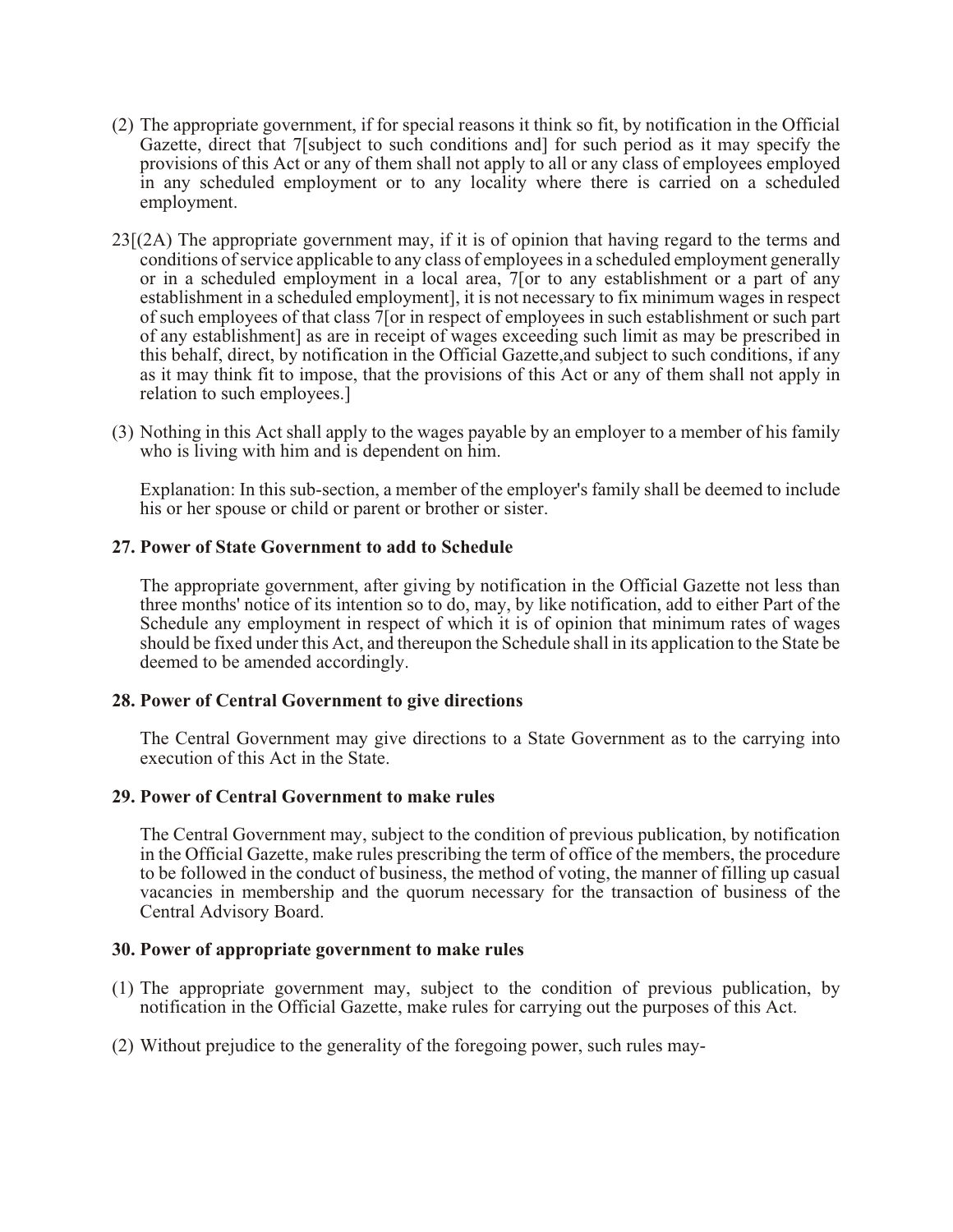- (a) prescribe the term of office of the members, the procedure to be followed in the conduct of business, the method of voting, the manner of filling up casual vacancies in membership and the quorum necessary for the transaction of business of the committees, sub-committees,16[\*\*\*] and the Advisory Board;
- (b) prescribe the method of summoning witnesses, production of documents relevant to the subject-matter of the enquiry before the committees, sub-committees, 16[\*\*\*] and the Advisory Board;
- (c) prescribe the mode of computation of the cash value of wages in kind and of concessions in respect of supplies of essential commodities at concession rates;
- (d) prescribe the time and conditions of payment of, and the deductions permissible from, wages;
- (e) provide for giving adequate publicity to the minimum rates of wages fixed under this Act;
- (f) provide for a day of rest in every period of seven days and for the payment of remuneration in respect of such day;
- (g) prescribe the number of hours of work which shall constitute a normal working day;
- (h) prescribe the cases and circumstance in which an employee employed for a period of less than the requisite number of hours constituting a normal working day shall not be entitled to receive wages for a full normal working day;
- (i) prescribe the form of registers and records to be maintained and the particulars to be entered in such registers and records ;
- (j) provide for the issue of wage book and wage slips and prescribe the manner of making and authenticating entries in wage books and wage slips;
- (k) prescribe the powers of Inspectors for purposes of this Act;
- (l) regulate the scale of costs that may be allowed in proceedings under section 20; and
- (m) prescribe the amount of court-fees payable in respect of proceedings under section 20; and
- (n) provide for any other matter which is to be or may be prescribed.

#### **13[30A. Rules made by Central Government to be laid before Parliament**

Every rule made by the Central Government under this Act shall be laid as soon as may be after it is made before each House of Parliament while it is in session for a total period of thirty days which may be comprised in one session or in two successive sessions, and if, before the expiry of the session in which it is so laid or the session immediately following, both Houses agree in making any modification in the rule or both Houses agree that the rule should not be made, the rule shall thereafter have effect only in such modified form or be of no effect, as the case may be, so, however, that any such modification or annulment shall be without prejudice to the validity of anything previously done under that rule.]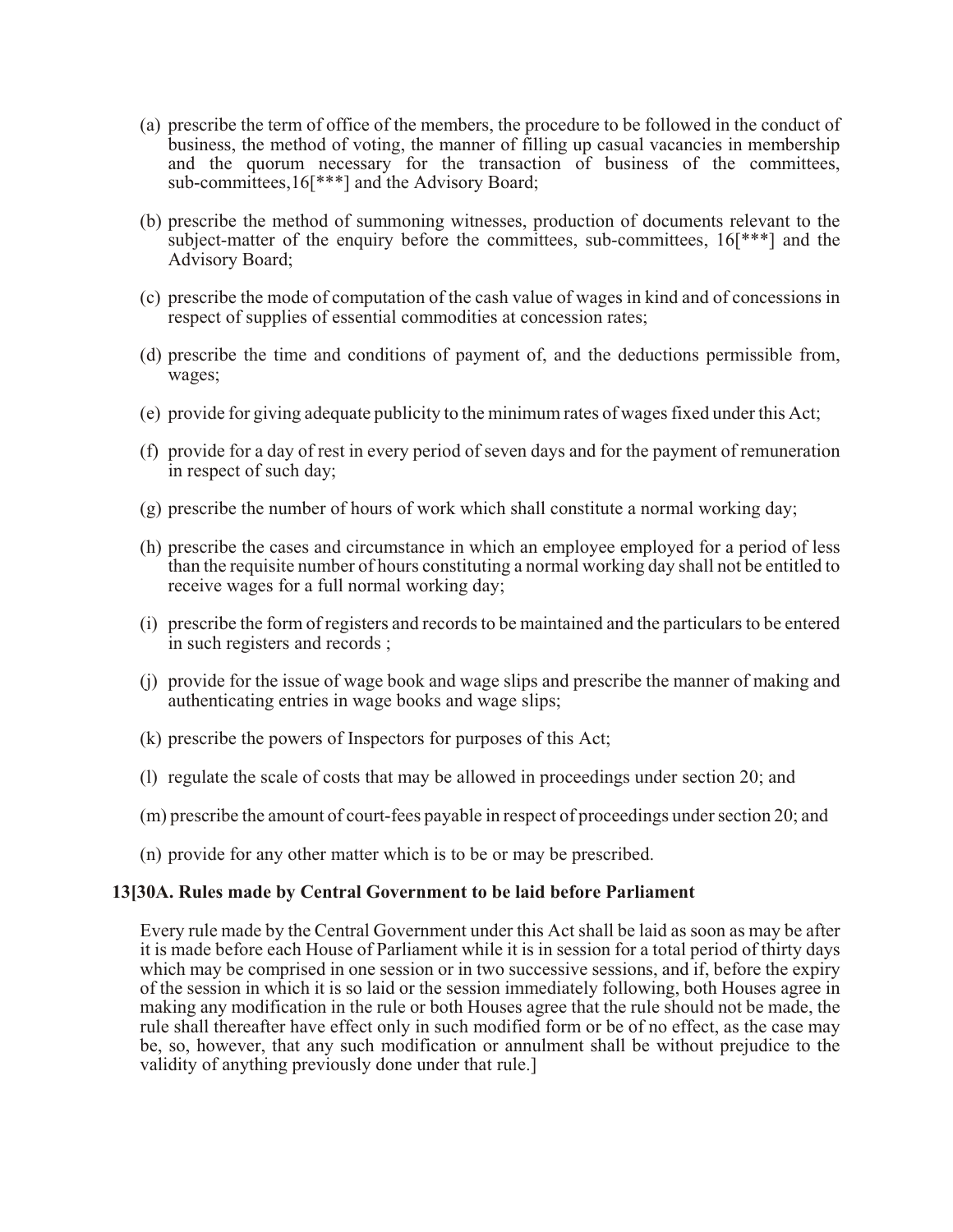### **10[31. Validation of fixation of certain minimum rates of wages**

Where during the period-

- (a) commencing on the lst day of April, 1952, and ending with the date of the commencement of the Minimum Wages (Amendment) Act, 1954 (26 of 1954); or
- (b) commencing on the 31st day of December, 1954, and ending with the date of the commencement of the Minimum Wages (Amendment) Act, 1957 (30 of 1957); or
- (c) commencing on the 31st day of December, 1959, and ending with the date of the commencement of the minimum Wages (Amendment) Act , 1961 (31 of 1961), minimum rates of wages have been fixed by an appropriate government as being payable to employees employed in any employment specified in the Schedule in the belief or purported belief that such rates were being fixed under clause (a) of sub-section (1) of section 3, as in force immediately before the commencement of the Minimum Wages (Amendment) Act, 1954 (26 of 1954), or the Minimum Wages (Amendment) Act, 1957 (30 of 1957), or the Minimum Wages (Amendment) Act, 1961 (31 of 1961), as the case may be, such rates shall be deemed to have been fixed in accordance with law and shall not be called in question in any court on the ground merely that the relevant date specified for the purpose in that clause had expired at the time the rates were fixed :

PROVIDED that nothing contained in this section shall extend, or be construed to extend, to affect any person with any punishment or penalty whatsoever by reason of the payment by him by way of wages to any of his employees during any period specified in this section of an amount which is less than the minimum rates of wages referred to in this section or by reason of non-compliance during the period aforesaid with any order or the rule issued under section 13.]

#### THE SCHEDULE

### *[See section 2(g) and 27]*

### PART I

- (1) Employment in any woollen carpet making or shawl weaving establishment.
- (2) Employment in any rice mill, flour mill or dal mill.
- (3) Employment in any tobacco (including bidi making) manufactory.
- (4) Employment in any plantation, that is to say, any estate which is maintained for the purpose of growing cinchona, rubber, tea or coffee.
- (5) Employment in any oil mill.
- (6) Employment under any local authority.
- 24[(7) Employment on the construction or maintenance of roads or in building operations.]
- (8) Employment in stone breaking or stone crushing.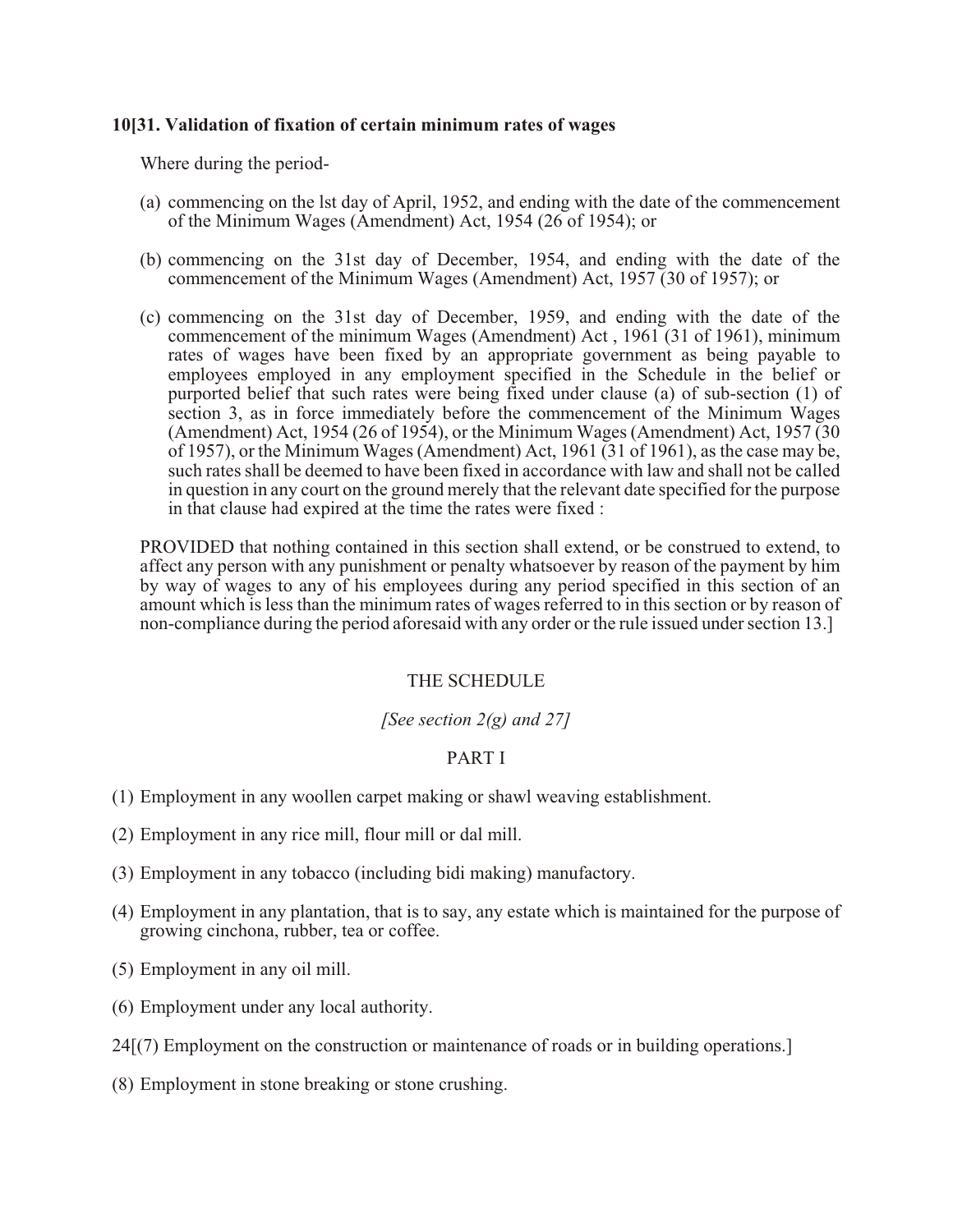- (9) Employment in any lac manufactory.
- (10) Employment in any mica works.
- (11) Employment in public motor transport.
- (12) Employment in tanneries and leather manufactory.

25[Employment in gypsum mines.

Employment in barytes mines.

Employment in bauxite mines.]

26[Employment in manganese mines.]

27[Employment in the maintenance of buildings and employment in the construction and maintenance of runways]

28[Employment in china clay mines.

Employment in kyanite mines.]

29[Employment in copper mines.]

30[Employment in clay mines.]

31[Employment in magnesite mines covered under the Mines Act, 1952]

32[Employment in white clay mines.]

33[Employment in stone mines.]

34[Employment in steatite (including mines producing soapstone & tale)]

35[Employment in ochre mines.]

36[Employment in asbestos mines.]

37[Employment in fire clay mines.]

38[Employment in chromite mines.]

39[Employment in quartizite mines.

Employment in quartz mines.

Employment in silica mines.]

40[Employment in graphite mines.

41[Employment in felspar mines.]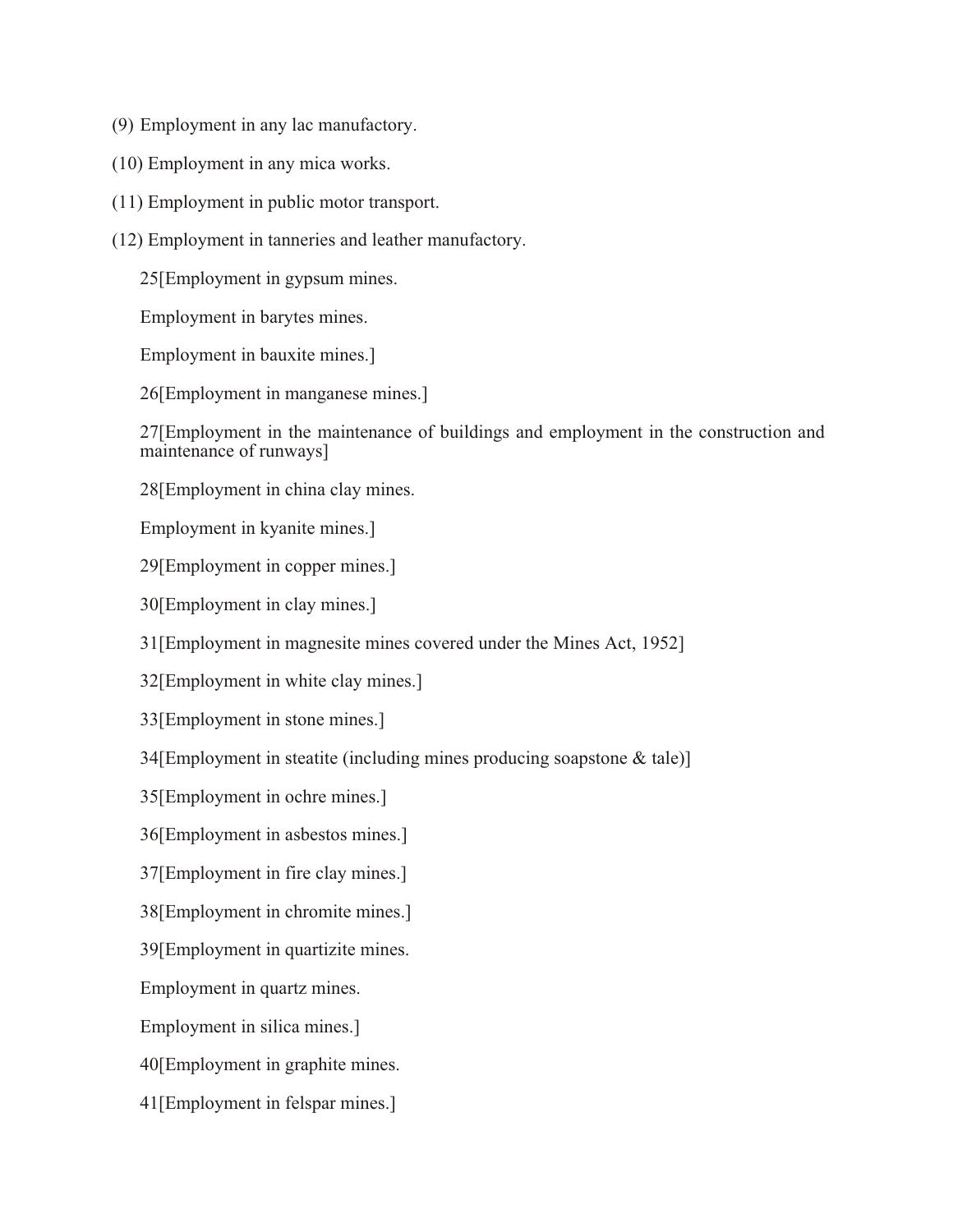42[Employment in laterite mines.]

43[Employment in dolomite mines.

Employment in red oxide mines.]

44[Employment in wolfram mines.]

45[Employment in iron-ore mines.]

46[Employment in granite mines.]

47[Employment in rock phosphate mines.]

48[Employment in haemetite mines.]

49[Employment in loading and unloading in railways, goods sheds.

Employment in docks and ports.]

50[Employment in ashpit cleaning on railways.]

51[Employment in marble and calcite mines.]

52[Employment in uranium mines.]

53[Employment in mica mines.]

54[Employment in lignite mines;

Employment in gravel mines.

Employment in state mines.

Employment in laying of underground cables, electric lines, water supply lines and sewerage pipe line.]

# PART II

(1) Employment in agriculture, that is to say, in any form of farming, including the cultivation and tillage of the soil, dairy farming, the production, cultivation, growing and harvesting of any agricultural or horticultural commodity, the raising of live-stock, bees or poultry, and any practice performed by a farmer or on a farm as incidental to or in conjunction with farm operations (including any forestry or timbering operations and the preparation for market and delivery to storage or to market or to carriage for transportation to market of farm produce).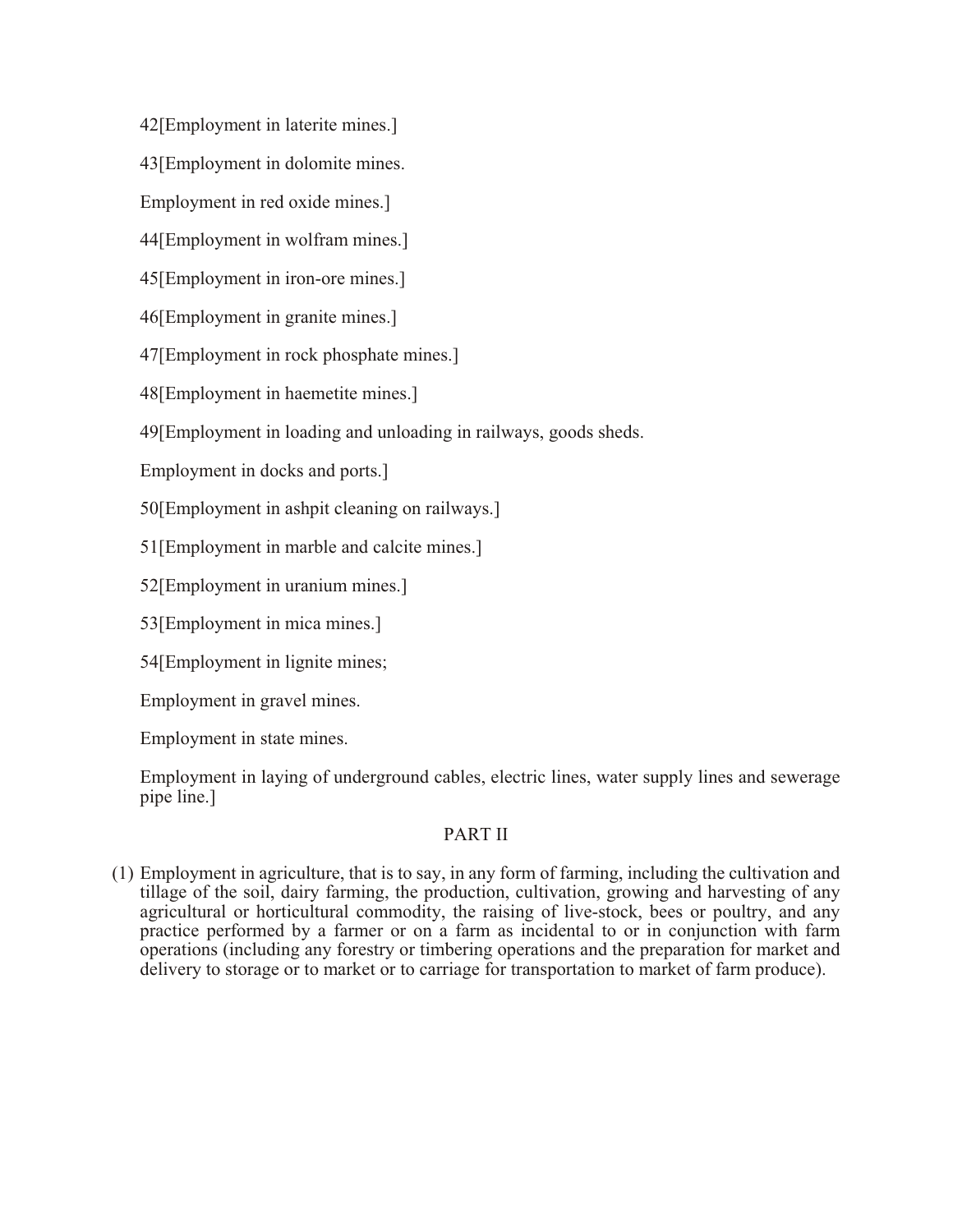#### **Foot Notes**

- 1. The words "except the State of Jammu and Kashmir" omitted by Act No. 51 of 1970, w.e.f. 1st. September, 1971.
- 2. Substituted by Act No. 61 of 1986, w.e.f. 23rd. December, 1986.
- 3. Substituted for the words "Central Government or a railway administration" by Act No. 30 of 1957, w.e.f. 17th. September, 1957.
- 4. Substituted for the words "an Act of the Central Legislature" by the A.O. 1950.
- 5. Inserted by Act No. 61 of 1986, w.e.f. 23rd. December, 1986.
- 6. Substituted for the words, brackets and figures "clause (e) of sub-s. (1) of s. 9 of Factories Act, 1934 (25 of 1934)" by Act No. 26 of 1954.
- 7. Inserted by Act No.30 of 1957.
- 8. Substituted by the A.O. 1950, for the word "Crown".
- 9. Substituted by Act No.26 of 1954.
- 10. Substituted by Act No.31 of 1961.
- 11. Omitted by Act No.31 of 1961.
- 12. Substituted by Act No.31 of 1961.
- 13. Inserted by Act No.31 of 1961.
- 14. Substituted by Act No.30 of 1957.
- 15. Substituted for the words "committees, sub-committees, advisory committees and advisory sub-committees appointed under sections 5 and 6" by Act No.30 of 1957.
- 16. The words "advisory committee, advisory sub-committees" omitted by Act No.30 of 1957.
- 17. The words and figures "or section 10" omitted by Act No.30 of 1957.
- 18. Section 13 re-numbered as sub-section (1) thereof by Act No.30 of 1957.
- 19. Added by Act No.30 of 1957.
- 20. Substituted by Act No.26 of 1954, for the words, brackets and figures "s. 47 of the Factories Act, 1934 (25 of 1934)".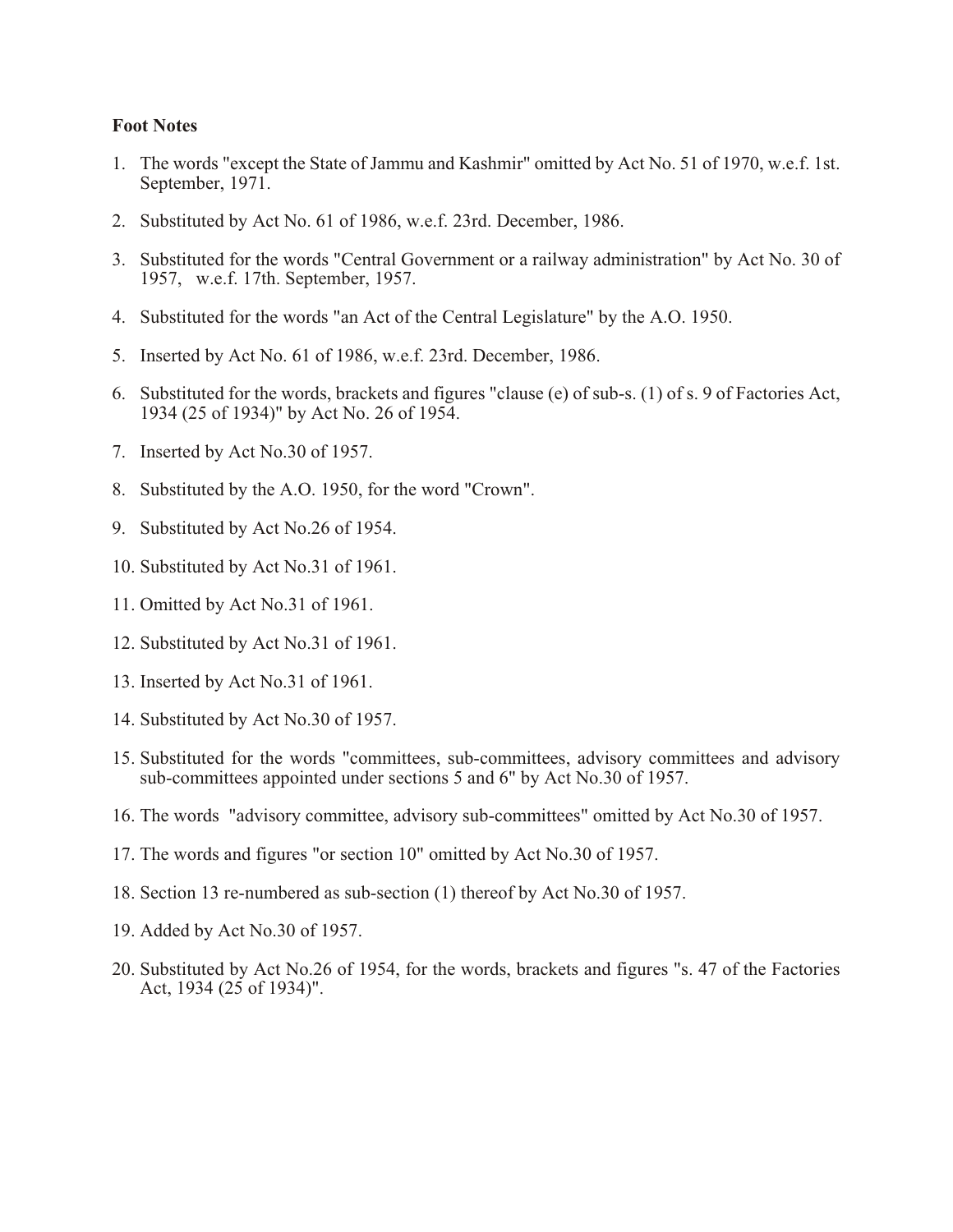- 21. Substituted for the words "any Commissioner for Workmen's Compensation or" by Act No.30 of 1957.
- 22. Substituted by Act No.30 of 1957, for the words "A single application".
- 23. Inserted by Act No.26 of 1954.
- 24. Substituted by Act No.30 of 1957.
- 25. Inserted by Notification No S.O. 3760, dated 4th. December, 1962.
- 26. Inserted by Notification No. S.O. 4030, dated 30th. October, 1967.
- 27. Inserted by Notification No. S.O. 1987, dated 30th. May, 1968.
- 28. Inserted by Notification No. S.O. 586, dated 5th. February, 1970.
- 29. Inserted by Notification No. S.O. 795, dated 13th. February, 1970.
- 30. Inserted by Notification No. S.O. 796, dated 18th. February, 1970.
- 31. Inserted by Notification No. S.O. 2357, dated 1st. July, 1970.
- 32. Inserted by Notification No. S.O. 3896, dated 3rd. September, 1971.
- 33. Inserted by Notification No. S.O. 3898, dated 15th. September, 1971.
- 34. Inserted by Notification No. S.O. 2972, dated 1st. July, 1972.
- 35. Inserted by Notification No. S.O. 2973, dated 1st. July, 1972.
- 36. Inserted by Notification No. S.O. 2974, dated 6th. July, 1972.
- 37. Inserted by Notification No. S.O. 1587, dated 24th. May, 1973.
- 38. Inserted by Notification No. S.O. 2311, dated 3rd. July, 1975.
- 39. Inserted by Notification No. S..O. 807, dated 4th. February, 1976.
- 40. Inserted by Notification No. S.O. 558, dated 29th. January, 1977.
- 41. Inserted by Notification No. S.O. 1823, dated 14th. June, 1978.
- 42. Inserted by Notification No. S.O. 2945, dated 22nd. September, 1978.
- 43. Inserted by Notification No. S.O. 2950, dated 25th. September, 1978.
- 44. Inserted by Notification No. S.O. 3671, dated 7th. December, 1978.